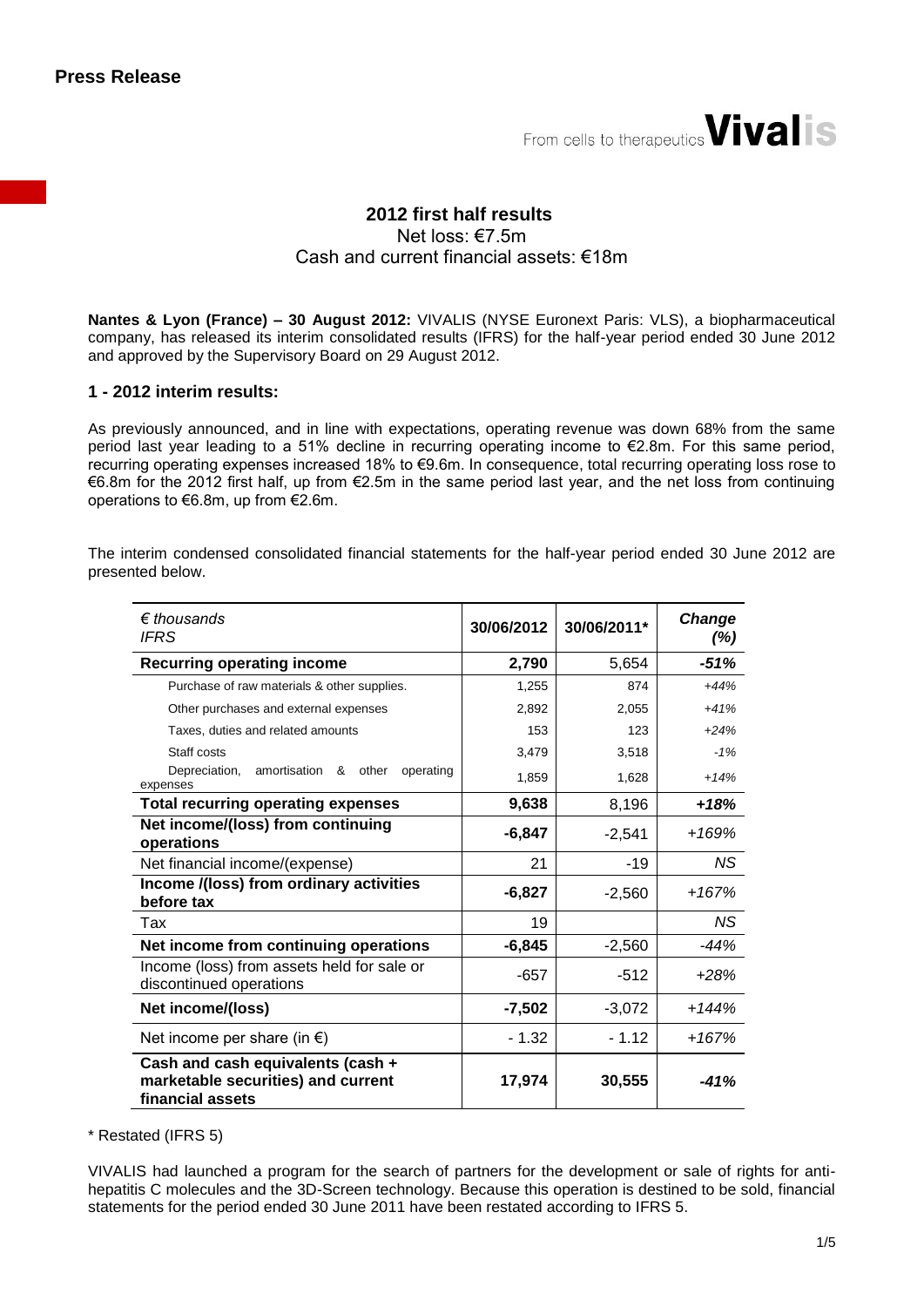The interim financial report for the six-month period ending 30 June 2012, including notably detailed presentations of IFRS accounts is available at the company's website: [www.vivalis.com,](http://www.vivalis.com/) under Investors/Financial information/Financial documents.

### **Recurring operating income**

| $\epsilon$ thousands<br>IFRS                                 | 30/06/20<br>12 | 30/06/20<br>$11*$ | Change<br>(%) |
|--------------------------------------------------------------|----------------|-------------------|---------------|
| Revenue from services                                        | 863            | 830               | $+4%$         |
| (upfront<br>&<br>Licensing<br>income<br>milestone payments)  | 641            | 3,859             | -83%          |
| Revenue                                                      | 1,504          | 4,688             | -68%          |
| production of<br>goods<br>and<br>Own<br>services capitalised | 44             | 25                | $+76%$        |
| Operating grants                                             | 88             | 251               | -65%          |
| Other income                                                 | 1,154          | 690               | +67%          |
| <b>Recurring operating income</b>                            | 2,790          | 5,654             | -51%          |
| Of which:                                                    |                |                   |               |
| EB66 <sup>®</sup> and biomanufacturing                       | 1,345          | 4,371             | -69%          |
| VIVA Screen™                                                 | 1,402          | 1,236             | +13%          |
| Unallocated                                                  | 43             | 47                | -9%           |

# \* Restated (IFRS 5)

Recurring operating income came to €2.8m in the 2012 first half, down 51% from the same period last year, reflecting a significant decline in revenue from the EB66® cell line, in part offset by a rise in revenue from the VIVA|Screen™ technology. As previously announced, this decline was a consequence of the end of revenue recognition from certain licenses in 2012 first half compared with the same period in 2011 in addition to nonrecurring revenue in 2011 first half following the exclusive license concluded with GSK for the EB66<sup>®</sup>cell line.

At the same time, operating grants declined €0.2m (-65%) while other operating income, including mainly research tax credits, rose significantly (+€0.5m or up 67%) following an increase in R&D expenditures.

The make-up of recurring operating income evolved significantly from the same prior-year period. Revenue from commercial partners accounted for 54% of recurring operating income in the 2012 first half, down from 83% one year earlier while revenue from the discovery technologies (VIVA|Screen™) accounted for 50% of the total compared with 22% for the same period in 2011.

#### **The rise in operating expenses remains contained**

In the first half, VIVALIS pursued its strategy of capital investments. VIVALIS continued to invest in its laboratories in Nantes, Lyon and Toyama and also launched the first proprietary antibody discovery program in the field of oncology.

The increase in recurring operating expenses that remained contained (+18%) reflects mainly the following items:

- Staff costs accounted for slightly more than 36% of total recurring operating expenses. Despite growth in the average number of personnel for continuing operations from 92.4 FTE (full-time equivalents) for the 2011 first half to 97.5 FTE (+5%) in the 2012 first half, this expense item remained stable year-on-year (- 1%) to reach €3.5m 2012 first half;
- Between the two periods, expenditures for raw materials and other supplies (including changes in inventory) rose significantly (+44% or +€0.4m). This increase is mainly linked to the development of the VIVA|Screen™ antibody discovery activities;
- Other purchases and external expenses rose 40% to €2.9m in the 2012 first half from the same period last year to account for 30% of total recurring operating expenses. This increase is mainly due to the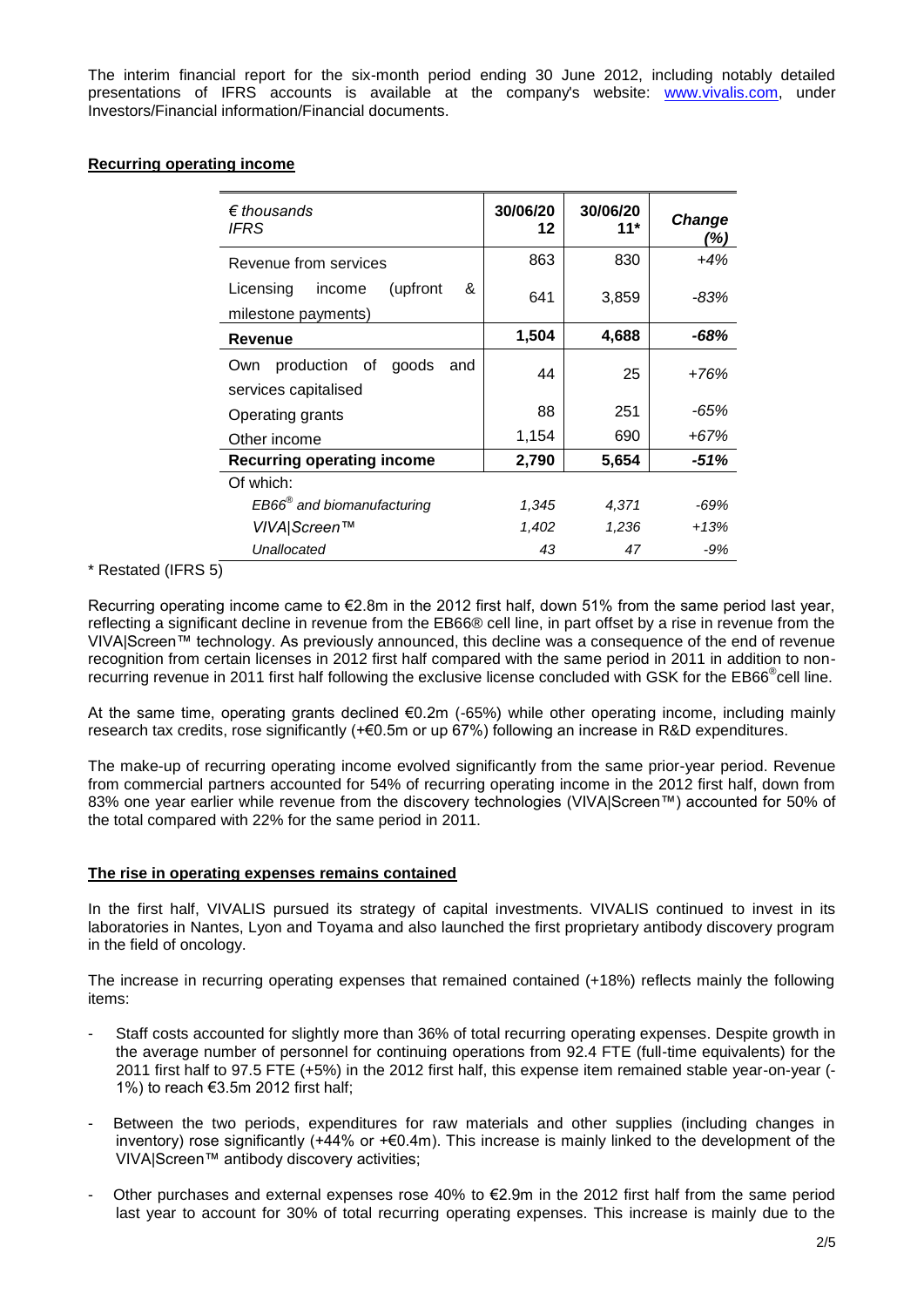significant rise in the expense item for fees.

Finally, depreciation, amortisation and other expenses continued to rise (+14% or + $\epsilon$ 0.2m). This included amortisation expenses for the full six-month period in 2012 relating to technologies acquired to form the VIVA|Screen™ antibody discovery platform and investments made throughout 2011.

For the 2012 first half, R&D expenditures amounted to €6.7m and represented 70% of recurring operating expenses compared with €6.1m and 74% in the same period last year. General, administrative and selling expenses amounted to €2.9m for the first half, representing 30% of recurring operating expenses.

On that basis, the loss from continuing operations was €6.8m for the first six months of 2012, up from €2.5m for the same period last year.

#### **Net financial income and income (loss) from continuing operations**

Net financial income was positive for the 2012 first half (€0.02m) compared with a net financial expense of €0.02m for the same period last year.

In consequence, in the 2012 first half, VIVALIS had a loss from continuing operations of €6.8m, up from €2.6m one year earlier.

#### **Income (loss) from assets held for sale or discontinued operations**

Drug Discovery (3D-Screen platform and anti-hepatitis C molecules) showed a loss of €0.7m for the 2012 first half compared with €0.5m for the same period in 2011.

#### **Net income/(loss)**

In consequence, the Group had a net loss of €7.5m in the 2012 first half compared with €3.1m for last year's first half.

### **A healthy and solid financial structure**

Shareholders' equity at 30 June 2012 was €33.2m compared to €40.4m at 31 December 2011.

Long-term borrowings at 30 June 2012 declined to €6.2m from €6.8m at 31 December 2011.

Cash and cash equivalents and current financial assets amounted to €18.0m at 30 June 2012 compared with €30.6m at 31 December 2011. After 30 June 2012, Vivalis received a payment from bank loans destined for capital expenditures for €1.5m.

The breakdown for cash burn is as follows: €7.4m for operating activities, €4.6m for investing activities (of which €3.8m for the acquisition of technologies) and €0.6m for financing activities (mainly the decline in bank borrowings).

Total assets at 30 June 2012 amounted to €60.4m compared to €73.1m at 31 December 2011.

VIVALIS thus has a solid financial position to successfully pursue its development strategy with potential for generating significant value.

# **2 - 2012 first-half operating highlights: sustained pace of scientific and commercial successes and strengthening positions for each activity**

Development in 2012 of each of VIVALIS' activities has remained on track, in line with the company's business model.

#### **Continuation and strengthening of partnership with Sanofi Pasteur and initiation of the first proprietary discovery program**

In the field of antibody discovery, in January 2012 Sanofi Pasteur initiated the third program against an infectious disease target within the framework of the agreement signed in June 2010 and extended to an additional target in early 2012.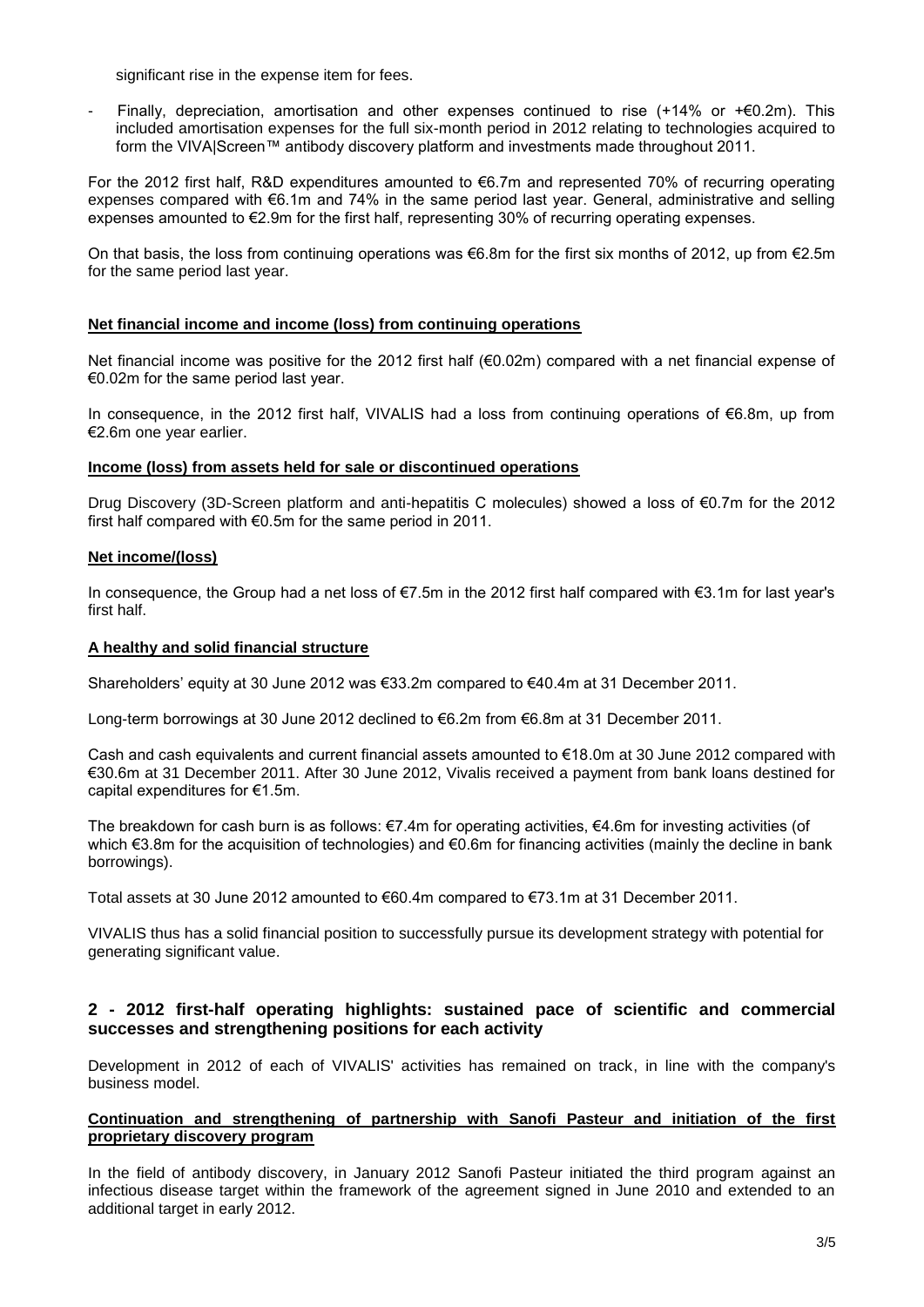Also during this period, VIVALIS launched its first proprietary discovery program in the field of oncology.

# **Ongoing commercial and scientific advances by the EB66® technology platforms**

During this period, the commercial development of EB66<sup>®</sup> has continued to gain momentum with the signature of seven new licenses and agreements with notably BioDiem, Merck Animal Health, Merial, Farvet and Biofactura. These included two commercial licenses. With this performance, the target for the full year has already been met.

Furthermore, in the first half, Kaketsuken for the first time successfully launched Phase 2 clinical trials in Japan for cell culture based human pandemic flu vaccine using the EB66<sup>®</sup> line.

# **3 - Outlook and objectives**

In light of these excellent achievements, VIVALIS has reset its objectives for 2012:

- EB66<sup>®</sup> cell line
	- o 8 to 10 new licenses (including at least 3 commercial licenses) compared with an initial target for 6;
	- o Marketing approval by a partner for the first veterinary vaccine manufactured through its EB66® cell line;
- The VIVA|Screen™ antibody discovery technology:
	- $\circ$  Signature of 2 new collaboration agreements for the exploitation of the VIVA|Screen<sup>TM</sup> platform within the framework of programs to discover human monoclonal antibodies;
- Consolidated cash of approximately €14m at the end of 2012.

Franck Grimaud, CEO and Majid Mehtali, CSO, co-managers of VIVALIS, concluded: *"In early 2012, major progress was achieved in each of our three activities. Each day, the success of the EB66® cell line with our partners is further confirmed by an unprecedented pace of market penetration. With no less than seven new agreements and licenses already executed since the beginning of the year, the EB66® cell line is indisputably on its way to becoming one of the new global industry standards for vaccine production. At the*  same time, research programs initiated with our partners on the EB66 cell line are on track with their *roadmap as illustrated by the Phase 2 clinical trials launched by Kaketsuken in Japan for a pandemic influenza vaccine using EB66® . Also, before the end of the year, we expect one of our licensees to be granted marketing approval for a veterinary vaccine. In the field of Antibody Discovery (VIVA|ScreenTM technology), with three research programs in progress, our partnership with Sanofi Pasteur is continuing and*  was further strengthened at the start of the year at the initiative of the latter. Finally, for the construction of *our proprietary product portfolio, in the first half we selected our first antibody against a cancer target. And while building a portfolio of proprietary products clearly represents a long-term undertaking in the pursuit of which we seek to remain, consistent with our values, extremely meticulous and cautious, we nevertheless are devoting our very best expertise and technology to this activity in which we have high hopes. In conclusion, VIVALIS' three strategic businesses are now in place: (i) the licensing of the EB66® cell line has indisputably become an industry standard for vaccine production with more than 30 agreements in progress for some fifty human or veterinary vaccines (ii) antibody discovery for pharmaceutical groups with Viva|ScreenTM is fully operational and (iii) the development of a proprietary antibody portfolio that will be licensed before clinical phases are launched. After laying foundations with major strategic assets, we are today ready for a new phase in our history that will focus on developing our three businesses to generate revenue growth for VIVALIS. In line with our roadmap, we accordingly confirm our target to reach financial break-even by 2014-2015."*

**\*\*\*\*\***

## **Next Financial Press Release**

## **October 23rd, 2012, after NYSE Euronext market closing: Third Quarter 2012 Revenues**

## **About Vivalis (www.vivalis.com)**

Vivalis (Euronext: VLS) is a biopharmaceutical company that provides innovative cell-based solutions to the pharmaceutical industry for the manufacture of vaccines and proteins, and develops drugs for the prevention